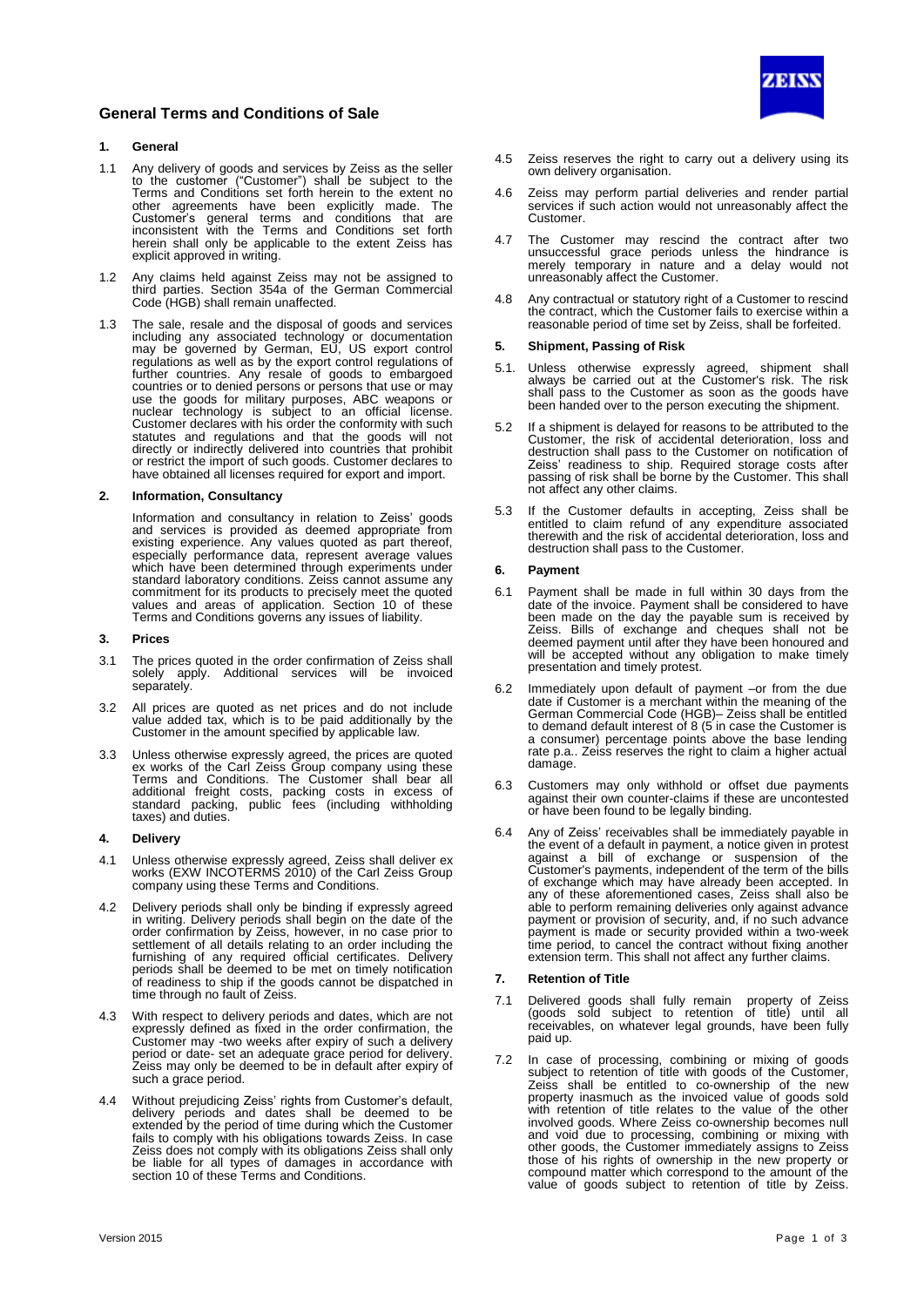

# **General Terms and Conditions of Sale**

Customer shall also be responsible for holding such rights in safe custody on the behalf of Zeiss and at Customer's own expense. Any rights to co-ownership created as a result of such processing, combining or mixing shall be subject to section 7.1 of these Terms and Conditions.

- 7.3 The Customer may resell, process, combine or mix with other property, or otherwise integrate goods under retention of title in normal business operations, as long as the Customer is not defaulting. The Customer shall be prohibited from taking any other disposition regarding goods for which Zeiss retains title. Zeiss shall be promptly notified about any hypothecation or other seizure of goods under retention of title through a third party. All intervention costs will be charged to the Customer if and to the extent that they cannot be collected from such third party. If the Customer grants his buyer additional time for payment of the sales price, Customer shall reserve title in goods resold with retention of Zeiss' title under the same terms which Zeiss has applied when delivering such goods with retention of title. The Customer shall be prohibited from any other kind of resale.
- 7.4 The Customer shall immediately assign to Zeiss any receivables resulting from a resale of goods initially sold with retention of Zeiss' title. These will be used to substitute the goods under retention of title as collateral of the equivalent amount. The Customer shall only be entitled and authorised to resell such goods if his receivables therefrom accrue to Zeiss.
- 7.5 If the Customer resells goods under retention of our title together with goods from other suppliers at a certain total price, Customer shall assign to Zeiss his receivables from such resale in the same amount as stated in the invoice for goods initially sold with retention of title by Zeiss.
- 7.6 If an assigned receivable is included into a current account, the Customer immediately assigns to Zeiss that part of the balance which is equivalent to the amount of such receivable, including the final balance from current account operations.
- 7.7 Until Zeiss gives notice of revocation, the Customer shall be authorised to collect receivables assigned to Zeiss. Zeiss shall be entitled to such revocation if the Customer fails to meet his payment obligations under the business relationship with Zeiss in due course. If the preconditions for exercising a revocation right are fulfilled, the Customer shall promptly notify Zeiss of any assigned receivables with respective debtors, furnish all data required for collection of such receivables, hand over all related documentation and advise the debtors of such assignment. Zeiss reserves the right to personally advise the debtors of such assignment.
- 7.8 If the value of the collateral deposited for the benefit of Zeiss exceeds the amount of secured claims by a total of more than fifty (50) per cent, the Customer shall be entitled to demand that Zeiss insofar release securities of the choice of Zeiss.
- 7.9 If Zeiss claims retention of title, this shall only be understood as rescind of the contract if expressly stated so by Zeiss in writing. The Customer's right to possess goods under retention of title shall be null and void if he fails to meet his contractual obligations.

## **8. Software Rights**

- 8.1 Software programs will fully remain the property of Zeiss. No program, documentation or subsequent upgrade thereof may be disclosed to any third party, without the prior written consent by Zeiss, nor may they be copied or otherwise duplicated, even for the Customer's internal needs apart from a single back-up copy for safety purposes.
- 8.2 The Customer is granted a non-exclusive, non-assignable right to use the software, including any related documentation and updates, for no other purpose than that of operating the product, for which such software is intended. For programs and documentation created and delivered at the Customer's request, Zeiss shall grant that Customer single end user licences for non-exclusive nonassignable exploitation.

8.3 Typically, no source programs are provided. This shall require a special written agreement in each particular case.

### **9. Warranty**

- 9.1 The goods claimed to be defective shall be returned to Zeiss for examination in their original or equivalent packaging. Zeiss shall remedy defects if the warranty claim is valid and within the warranty period. It is at Zeiss' discretion whether Zeiss remedies the defect by repair or replacement. Zeiss shall only bear the costs necessary to remedy the defect.
- 9.2 Zeiss shall be entitled to refuse to remedy defects in accordance with Zeiss' statutory rights. Zeiss may refuse to remedy defects if the Customer has not complied with Zeiss' request to return the goods claimed to be defective.
- 9.3 The Customer shall be entitled to rescind the contract or reduce the contract price in accordance with his statutory rights, however, the Customer shall not be entitled to rescind the contract or to reduce the contract price, unless the Customer has previously given Zeiss twice a reasonable period to remedy the defect which Zeiss has failed to observe, unless setting of such a period to remedy defects is dispensable. In the event of rescission, Customer shall be liable for any intentional or negligent actions that cause destruction or loss of the goods as well as for failure to derive benefits from the goods.
- 9.4 If Zeiss maliciously withholds disclosure of a defect or gives a quality warranty in accordance with section 444 of the German Civil Code (a representation by the seller that the goods will have certain qualities at the time the risk passes and acceptance by seller of strict liability in the event that they do not), the Customer's rights shall be governed exclusively by the statutory provisions.
- 9.5 Any rights of the Customer to receive damages or compensation shall be governed by the provisions in section 10 of these Terms and Conditions.
- 9.6 Specifications of Zeiss' goods, especially pictures, drawings, data about weight, measure and capacity contained in offers and brochures are to be considered as average data. Such specifications and data shall in no way constitute a quality warranty but merely a description or labelling of the goods.
- 9.7 Unless limits for variations have expressly been agreed in<br>the order confirmation, such variations shall be the order confirmation, such variations shall be admissible that are customary within the trade.
- 9.8 Zeiss shall not accept any liability for defects in the goods supplied if they are caused by normal wear and tear. The Customer shall have no rights against Zeiss in respect of defects in goods sold as lower-class or used goods.
- 9.9 Any warranty shall be void if operating or maintenance instructions are not observed, if changes are made to deliveries or services, if parts are replaced or materials used that are not in accordance with the original product specifications by Zeiss, unless the Customer can show that the defect in question resulted from another cause.
- 9.10 Provided that the Customer is a merchant, the Customer shall be obliged to notify defects to Zeiss in writing or via fax.
- 9.11 The limitation period for claims for defects shall be 12 months (24 months in case the Customer is a consumer). This shall not apply to Customer's claims for damages based on damages of body or health caused by a defect for which Zeiss is responsible or claims for damages based on intentional or grossly negligent conduct by Zeiss.

## **10. Limited Liability**

10.1 In case of a breach of contractual obligations, defective deliveries or tortuous acts, Zeiss shall only be obliged to compensate damages or expenses –subject to any other contractual or statutory conditions for liability– if Zeiss has acted intentionally or with gross negligence or in cases of minor negligence, if such negligence results in the breach of an essential contractual duty (a duty the breach of